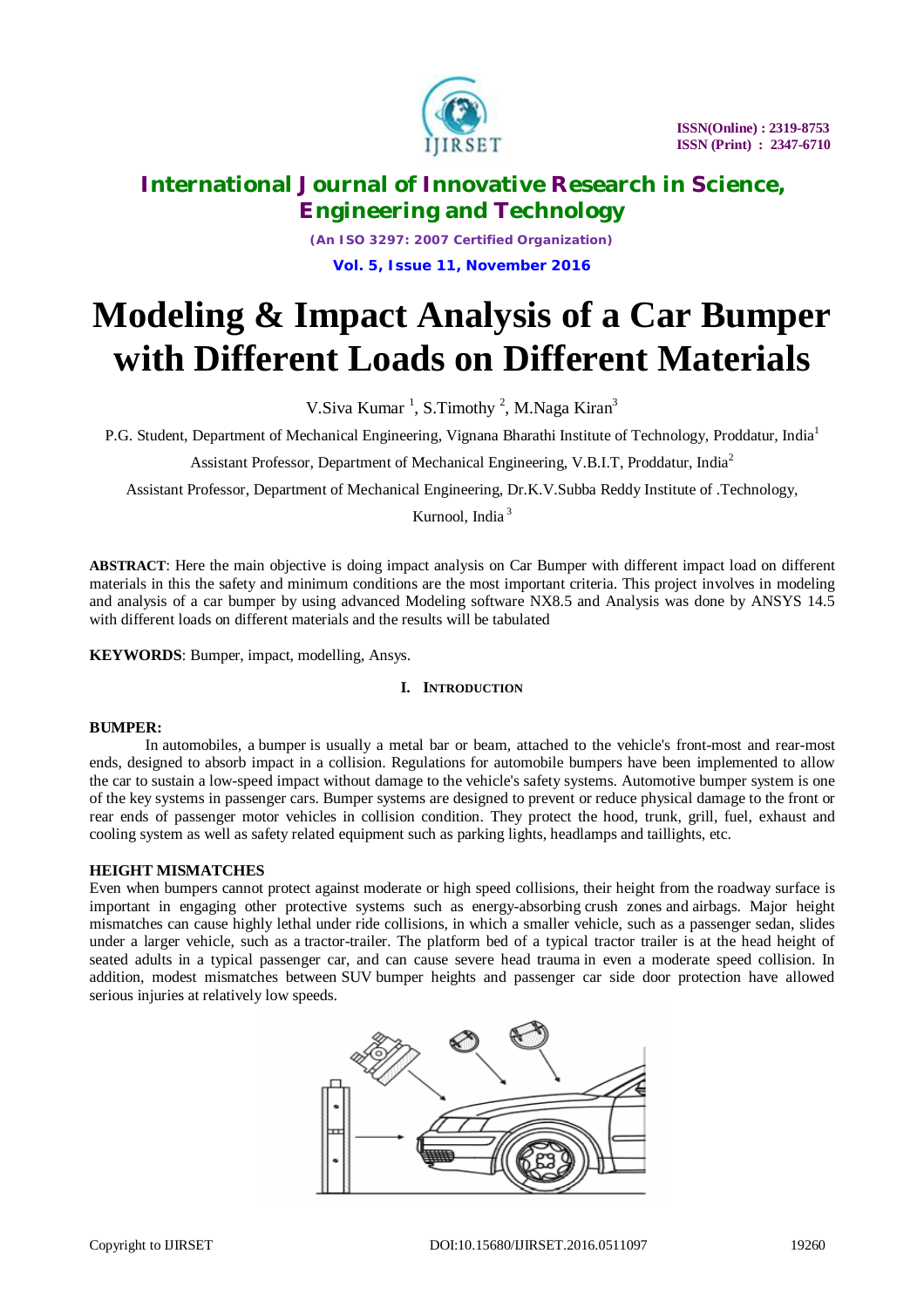

*(An ISO 3297: 2007 Certified Organization)*

**Vol. 5, Issue 11, November 2016**

### **II. RELATED WORK**

A bumper is a car shield made of steel, aluminum, rubber, or plastic that is mounted on the front and rear of a passenger car. When a low speed collision occurs, the bumper system absorbs the shock to prevent or reduce damage to the car. Some bumpers use energy absorbers or brackets and others are made with a foam cushioning material. The car bumper is designed to prevent or reduce physical damage to the front and rear ends of passenger motor vehicles. Generally, a bumper is attached to either end of a vehicle to absorb impact in a collision, thereby protecting passenger. As shown in Fig2.1, a conventional bumper system comprises a bumper cover 1 defining an outer appearance of the bumper system, an energy absorber 2 formed of an elastic material such a polypropylene foam body or an urethane foam body to absorb energy, an impact beam for supporting the energy absorber 2, and a stay 4 for connecting the impact beam 3 to a vehicle body.



### **III.DESIGN**

#### **BUMPER SYSTEMS**

Bumper systems, Metal face bar system, Plastic fascia and reinforcing beam system, Plastic fascia, reinforcing beam and energy absorption system

#### **BUMPER COMPONENTS**

Fascia, Energy absorbers, Face bar, reinforcing beam,

#### **TYPES OF BUMPER BEAMS**

Steel Reinforcing Beams, Steel Face bars, Plastic Reinforcing Beams, Aluminum Reinforcing Beams,

### **BUMPER MATERIALS**

Steel Materials, Aluminum Alloy, Plastic Materials (a) polypropylene (b) polyurethane





Sketch for Bumper Material adding with through curves tool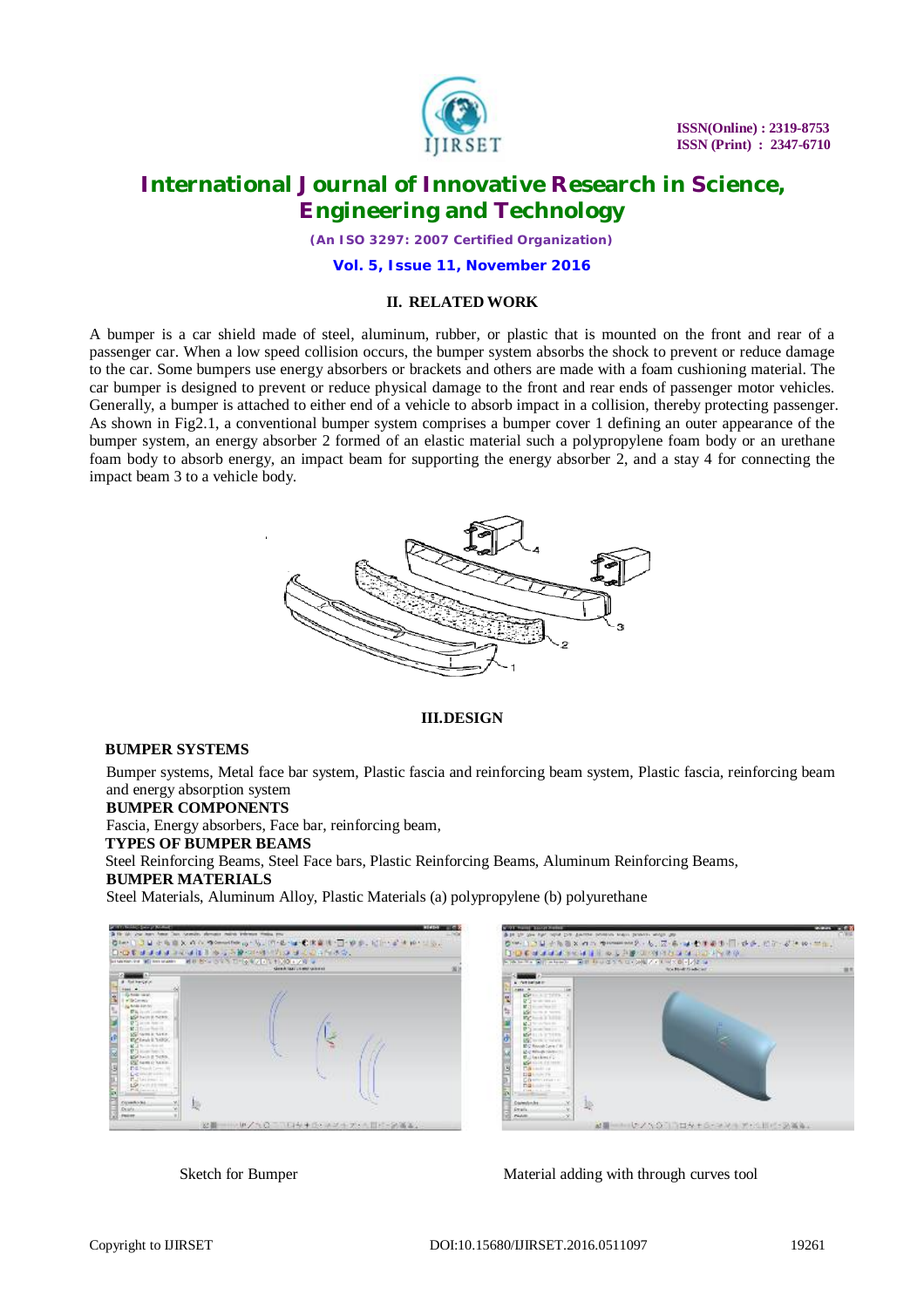

*(An ISO 3297: 2007 Certified Organization)*

**Vol. 5, Issue 11, November 2016**





Bumper component with Fog Lamp Holders Final Bumper

### **IV.ANSYS**

**Steps in Ansys**: Pre-processor phase – Material Properties – Meshing – Solution Phase – Displacement –Force – Pressure - Static analysis- Post processor – Result- Graphs





Geometry of Bumper Mesh



Structural Steel Force at 1000N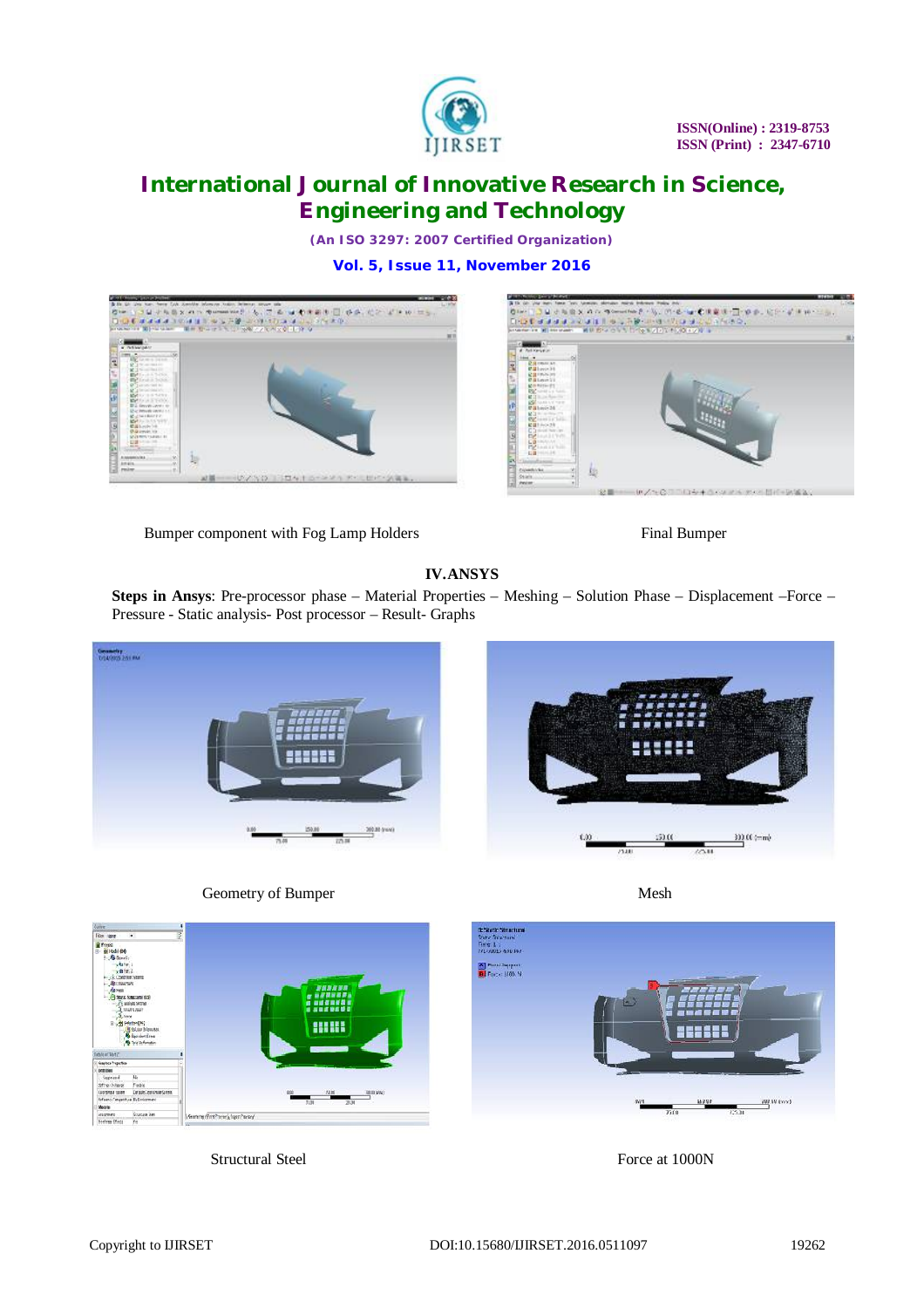

*(An ISO 3297: 2007 Certified Organization)*

**Vol. 5, Issue 11, November 2016**





Equivalent Stress at Force 1000N for Structural Steel Total Deformation at Force 1000N for Structural Steel

**Note:** The Material Properties like Steel, Stainless steel, Titanium Alloy, Polypropylene, Thermoplastic olefin and the loads 1000N, 2000N has done in ANSYS same as above process by comparing the results finally gave one conclusion which is suitable

### **V. RESULT**

From Static - Structural Analysis:

Bumper component undergoes for loading conditions; Force at 1000N and 2000N And the corresponding Stress and total Deformations were tabulated in the below table for each material.

### **STRUCTURAL STEEL**

| <b>STRUCTURAL STEEL</b> |             |               |           |
|-------------------------|-------------|---------------|-----------|
| S.NO                    | <b>LOAD</b> | <b>STRESS</b> | <b>TD</b> |
|                         | In $N$      | In $N/mm2$    | In mm     |
|                         | 1000        | 85.648        | 0.1817    |
| $\mathcal{D}$           | 2000        | 171.3         | 0.3634    |

Table: Structural Steel